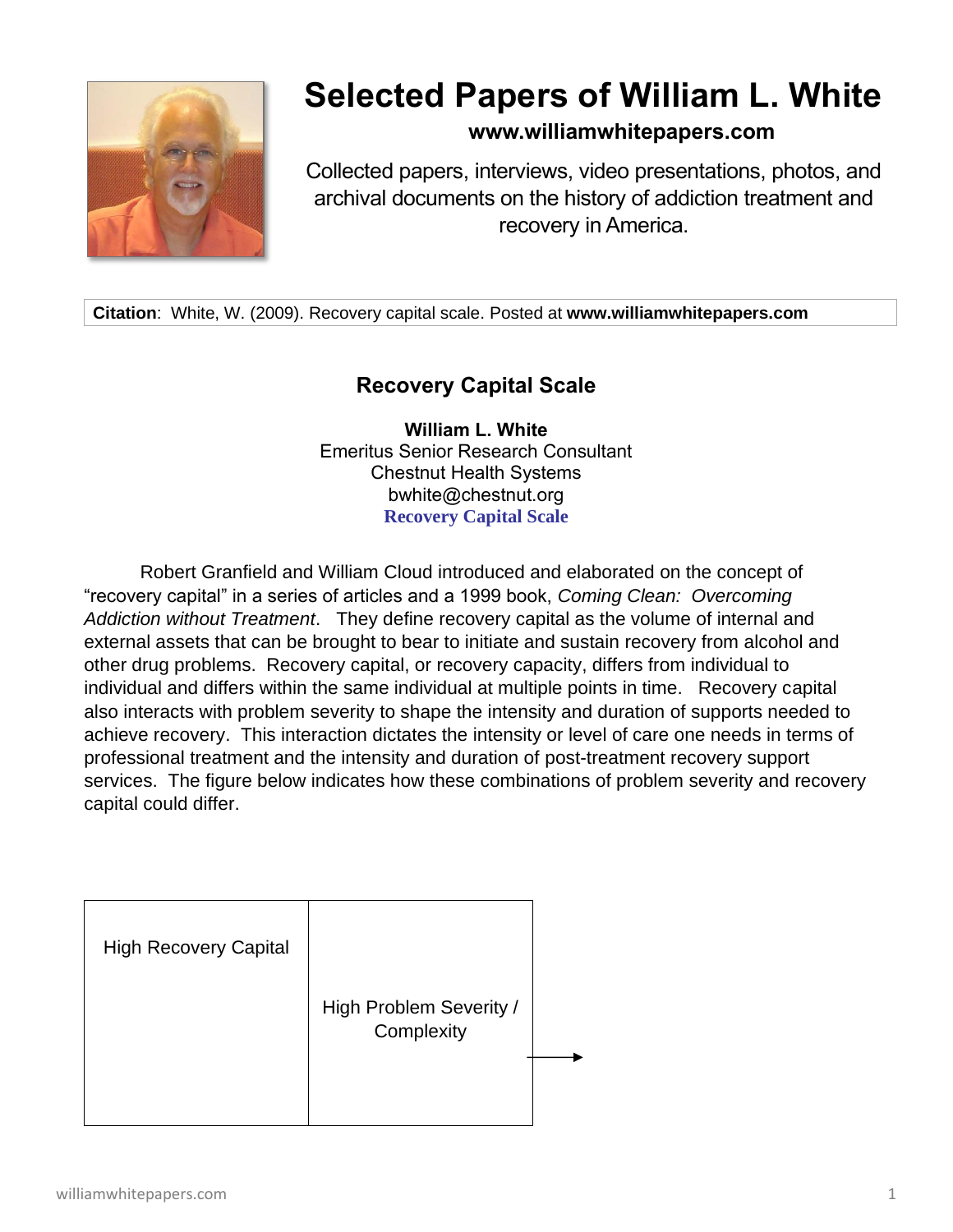

Clients with high problem severity but very high recovery capital may require few resources to initiate and sustain recovery than an individual with moderate problem severity but very low recovery capital. Where the former may respond very well to outpatient counseling, linkage to recovery mutual aid groups and a moderate level of ongoing supervision, the latter may require a higher intensity of treatment, greater enmeshment in a culture of recovery (e.g., placement in a recovery home, greater intensity of mutual aid involvement, involvement in recovery-based social activities), and a more rigorous level of ongoing monitoring and supervision.

Traditional addiction assessment instruments do a reasonably good job of evaluating problem severity and some of the newer instruments improve the assessment of problem complexity (e.g., co-occurring medical/psychiatric problems), but few instruments measure recovery capital. The scale on the following page is intended as a self-assessment instrument to help a client measure his or her degree of recovery capital.

The scale can be completed and discussed in an interview format, or it can be completed by the client and then discussed with the professional helper.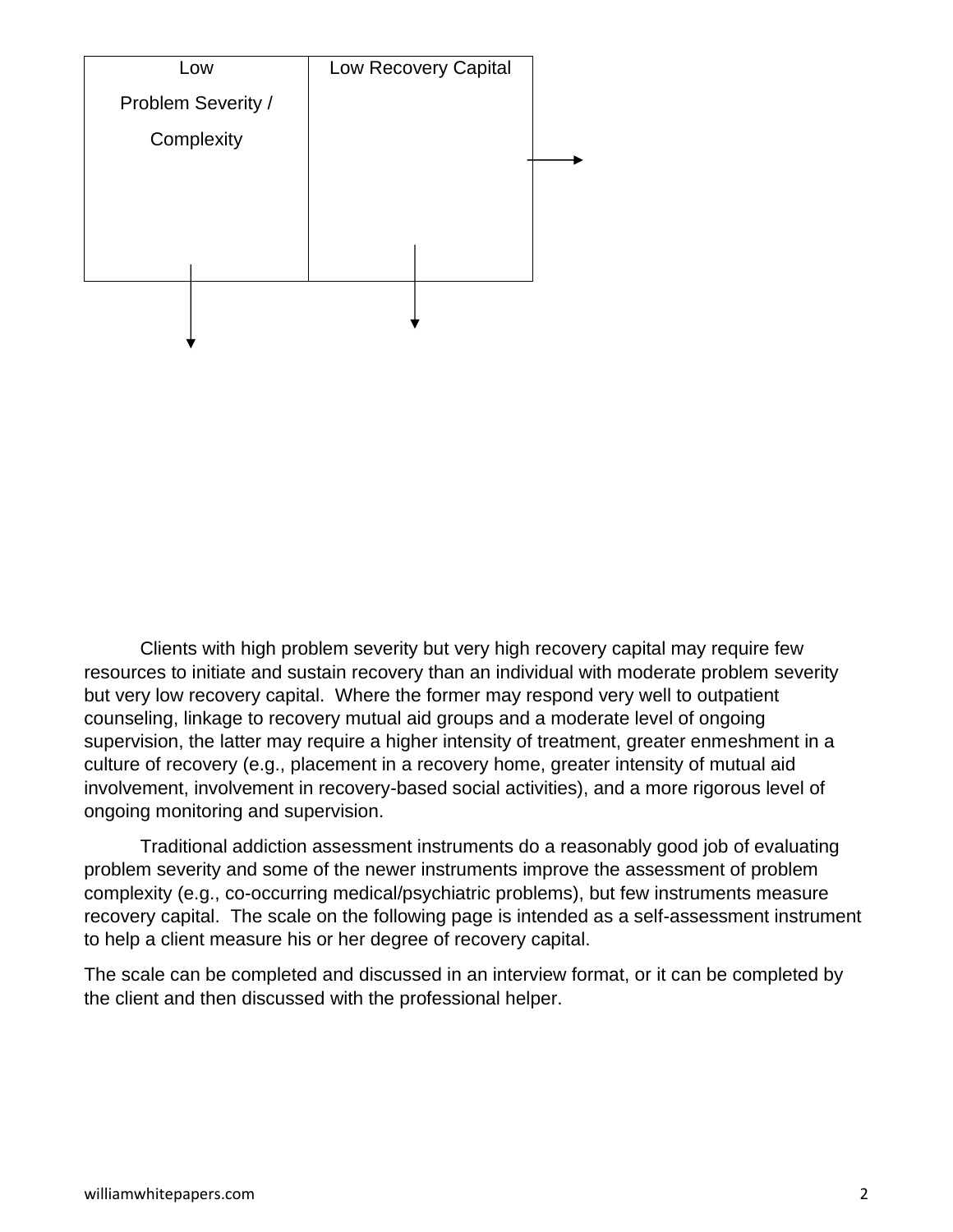**Place a number by each statement that best summarizes your situation.**

- **5. Strongly Agree**
- **4. Agree**
- **3. Sometimes**
- **2. Disagree**
- **1. Strongly Disagree**
- I have the financial resources to provide for myself and my family.
- I have personal transportation or access to public transportation.
- \_\_\_ I live in a home and neighborhood that is safe and secure.
- \_\_\_ I live in an environment free from alcohol and other drugs.
- \_\_\_ I have an intimate partner supportive of my recovery process.
- I have family members who are supportive of my recovery process.
- I have friends who are supportive of my recovery process.
- I have people close to me (intimate partner, family members, or friends) who are also in recovery.
- \_\_\_ I have a stable job that I enjoy and that provides for my basic necessities.
- I have an education or work environment that is conducive to my long-term recovery.
- \_\_\_ I continue to participate in a continuing care program of an addiction treatment program, (e.g., groups, alumni association meetings, etc.)
- I have a professional assistance program that is monitoring and supporting my recovery process.
- \_\_\_ I have a primary care physician who attends to my health problems.
- \_\_\_ I am now in reasonably good health.
- \_\_\_ I have an active plan to manage any lingering or potential health problems.
- \_\_\_ I am on prescribed medication that minimizes my cravings for alcohol and other drugs.
- \_\_\_ I have insurance that will allow me to receive help for major health problems.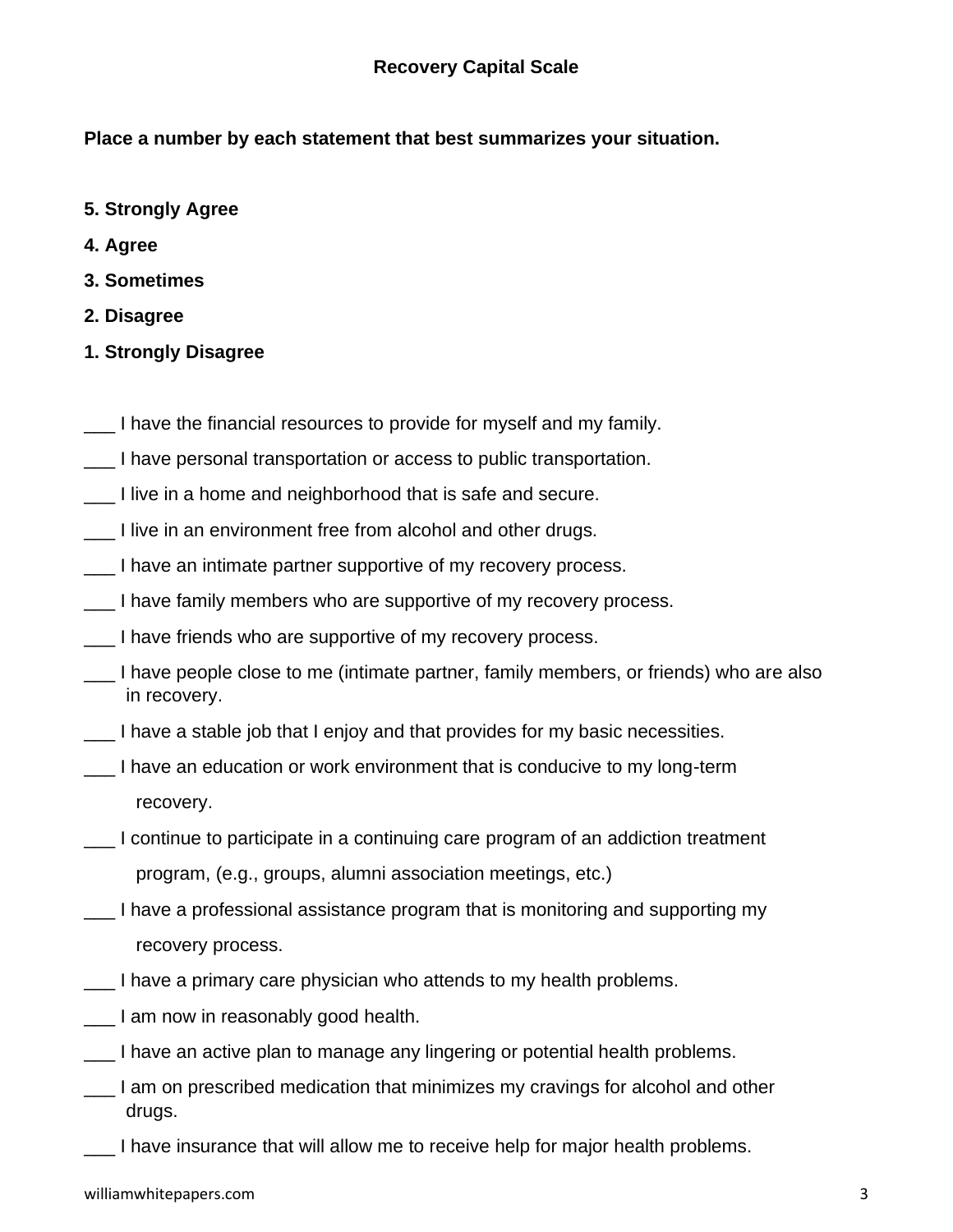- \_\_\_ I have access to regular, nutritious meals.
- \_\_\_ I have clothes that are comfortable, clean and conducive to my recovery activities.
- \_\_\_ I have access to recovery support groups in my local community.
- \_\_\_ I have established close affiliation with a local recovery support group.
- I have a sponsor (or equivalent) who serves as a special mentor related to my recovery.
- \_\_\_ I have access to Online recovery support groups.
- \_\_\_ I have completed or am complying with all legal requirements related to my past.
- \_\_\_ There are other people who rely on me to support their own recoveries.
- My immediate physical environment contains literature, tokens, posters or other symbols of my commitment to recovery.
- I have recovery rituals that are now part of my daily life.
- \_\_\_ I had a profound experience that marked the beginning or deepening of my commitment to recovery.
- \_\_\_ I now have goals and great hopes for my future.
- I have problem solving skills and resources that I lacked during my years of active addiction.
- \_\_\_ I feel like I have meaningful, positive participation in my family and community.
- \_\_\_ Today I have a clear sense of who I am.
- \_\_\_ I know that my life has a purpose.
- **EXEC** Service to others is now an important part of my life.
- My personal values and sense of right and wrong have become clearer and stronger in recent years.

Possible Score: 175

My Score: \_\_\_\_\_

The areas in which I scored lowest were the following:

1. \_\_\_\_\_\_\_\_\_\_\_\_\_\_\_\_\_\_\_\_\_\_\_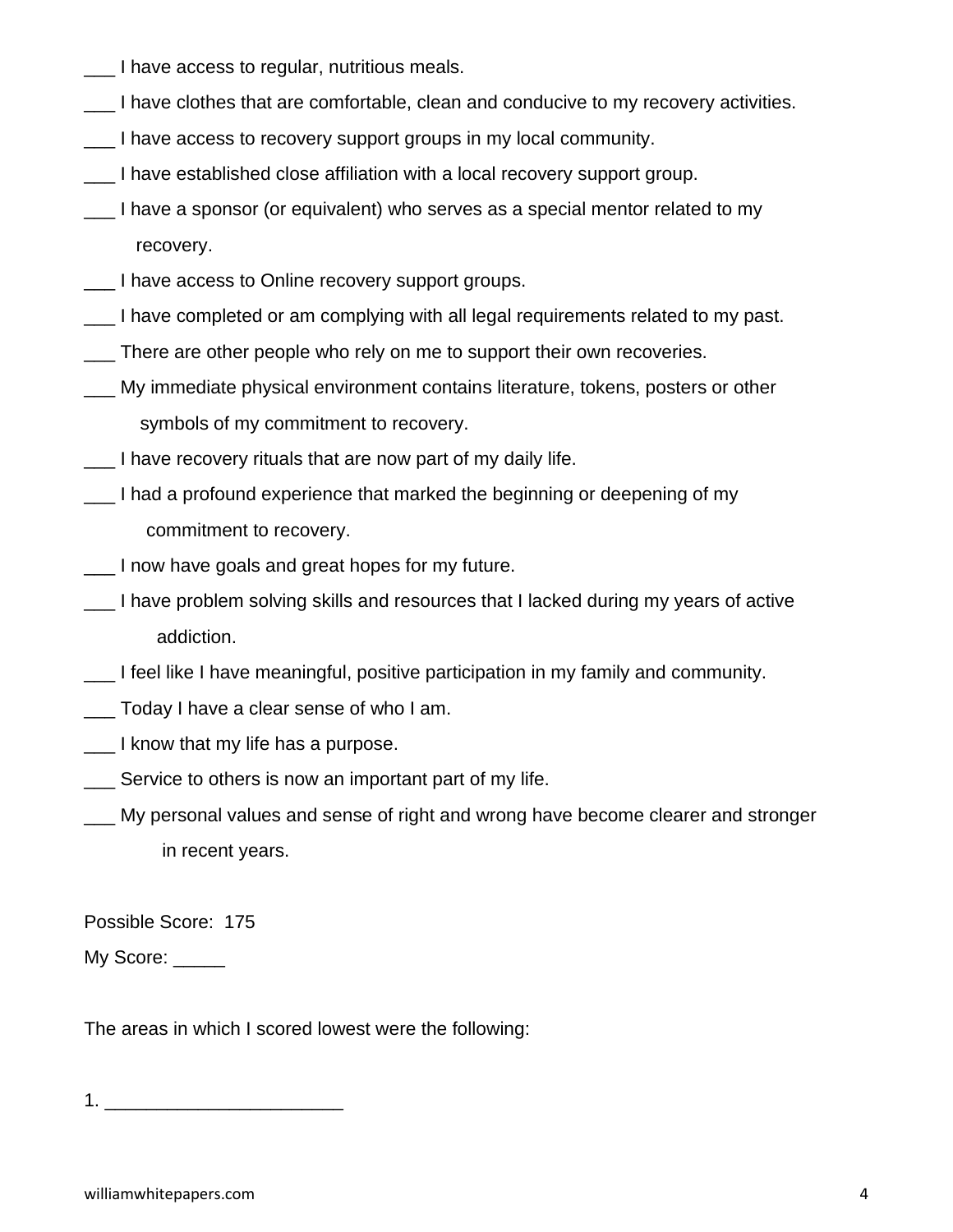5. \_\_\_\_\_\_\_\_\_\_\_\_\_\_\_\_\_\_\_\_\_\_\_

#### **Recovery Capital Plan**

After completing and reviewing the Recovery Capital Scale, complete the following.

In the next year, I will increase my recovery capital by doing the following:

| Goal $#4$ : |  |
|-------------|--|

### **My Recovery Capital "To Do" List**

In the next week, I will do the following activities to move closer to achieving the above goals:

1.

2.